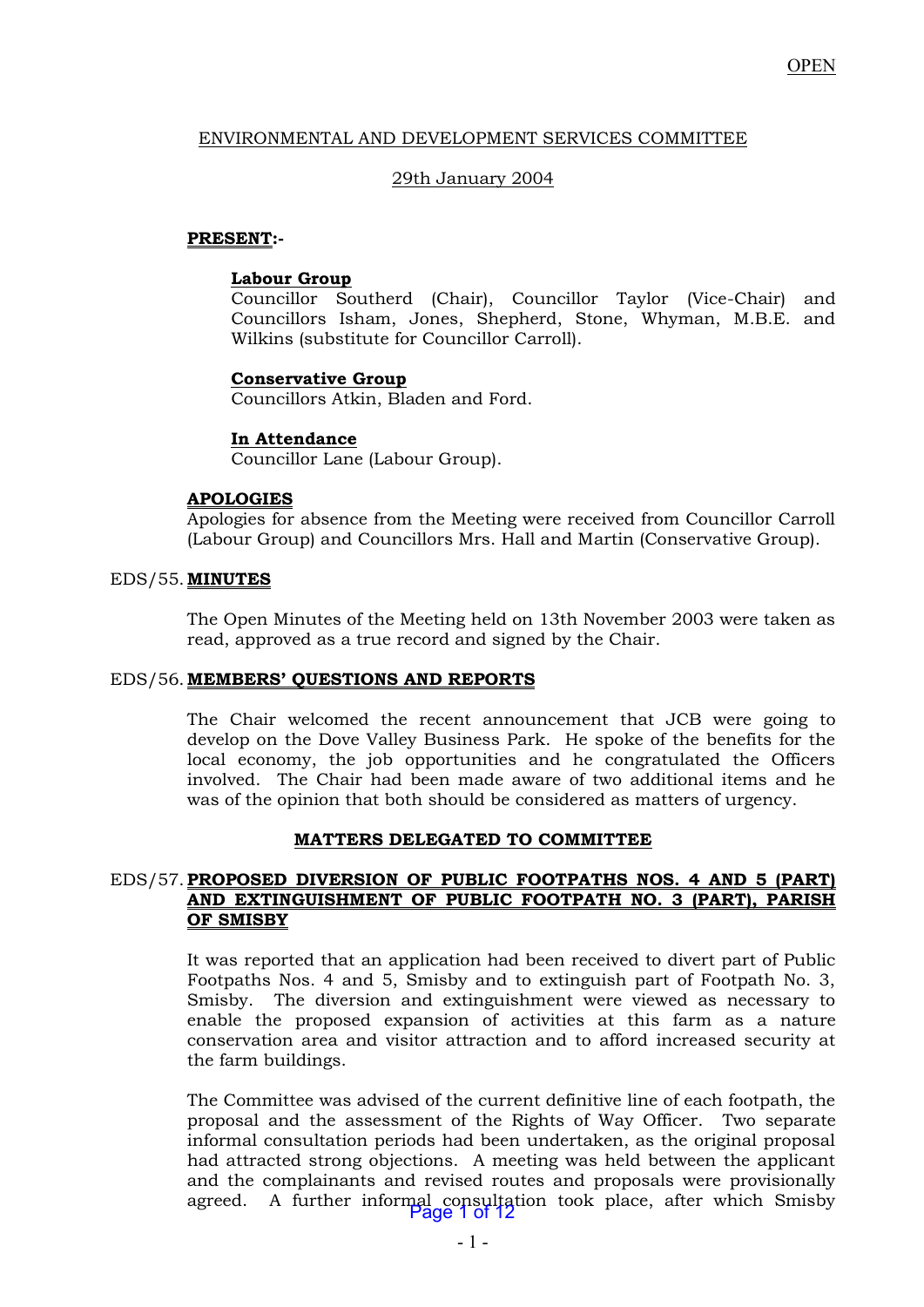Parish Council raised concerns about the potential for flooding of part of the proposed diversion. The landowner was prepared to undertake any The landowner was prepared to undertake any necessary works and this had been accepted by the Parish Council. All objections to the proposals had been resolved.

# *RESOLVED:-*

 *That an Order be made under the provisions of Section 119 of the Highways Act 1980, to divert part of the definitive line of Public Footpath Nos. 4 and 5, Smisby and that a further Order be made under the provisions of Section 118 of the Highways Act 1980 to extinguish part of the definitive line of Public Footpath No. 3, in the Parish of Smisby.* 

### EDS/58. **REVISION OF CONTAMINATED LAND INSPECTION STRATEGY**

 The Committee was reminded of provisions under the Environmental Protection Act, which placed a statutory duty on local authorities to inspect their area for contaminated land. Councils were required to formulate an inspection strategy and this Council's strategy had been approved in June 2001. The Council's main duties within this regime were explained. The strategy outlined how work was to be undertaken and periodic reviews were required. The inspection process required a significant amount of data collection and analysis. Following the appointment of a Pollution Control Officer for contaminated land, the Division had been able to review the strategy and to progress inspection work. Appended to the report were details of the amendments made to the strategy. Most were made as a result of revised guidance issued by the Government and information collated by the Division. Of particular significance were publications on contaminated land reports issued by DEFRA.

 One of the main changes to the strategy was an amendment to the inspection timetable and this was detailed within the report. Specifically, it had proved necessary to revise the deadline for collation of information and this would now be completed by the end of 2004.

 Specific site investigation work would then commence and hopefully be completed by 2005. It was noted that numerous sites were being dealt with through the planning process. Development of "brownfield" land would result in the remediation of sites with old industrial contamination. It was not anticipated that a lot of sites would be identified that were strictly within the definition of "contaminated land". However, those identified would require further work and possibly site intrusive investigation work.

 The main progress in the implementation of the strategy was reported and further reports would be made to the Committee. The Division was having to respond increasingly to enquiries and searches in relation to sites, particularly as part of property transactions. The Council participated in a Derbyshire-wide contaminated land group and details were provided about this group.

 The financial implications were reported and at this stage, it was difficult to predict the financial resources that would be required. It might be necessary to undertake site intrusive investigation work and the initial estimated cost was in the region of £20,000 per site, dependant upon its size, nature and Page 2 of 12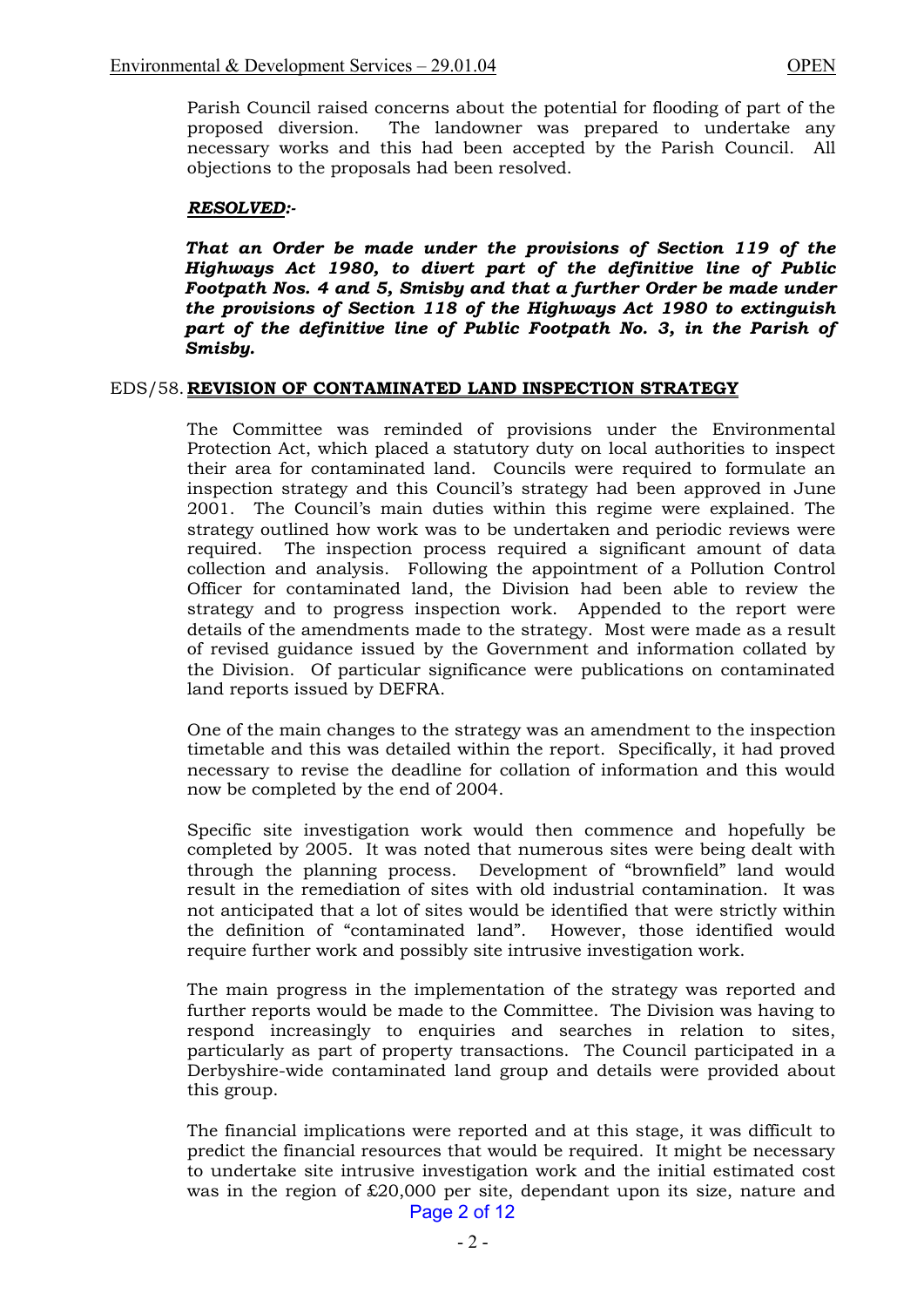the extent of contamination. If the Council was found to have a responsibility to undertake remediation of a site, this could involve significant resources, possibly of over £100,000, dependant upon the extent and nature of the contamination found. The Council would be able to recover reasonable costs for remediation work where it was possible to find the person or company that had caused the contamination. However, in most cases, any contamination would have been caused by industries that had long ceased trading. Additional resources, such as information Additional resources, such as information technology equipment might be required to assist the implementation of the process, together with staff training. This might require the submission of a Service Development proposal in due course.

 Adam Spencer, the Contaminated Land Officer was introduced to Members. Councillor Bladen enquired whether the Officer would be involved in prioritising the development of brownfield sites identified within the Local Plan. It was clarified that the role of Environmental Health Division was to secure the remediation of such sites. Councillor Taylor asked how the Council would ensure that any incidental contamination identified during development was dealt with. A guide was provided to developers on how to deal with contaminated land and they were required to certificate that remediation had taken place. In response to a question from Councillor Atkin, information was provided about the number of potential contaminated sites within South Derbyshire and the current monitoring arrangements. Councillor Jones enquired about the enforcement powers available to the Council if developers did not remediate contaminated sites and details were provided.

# *RESOLVED:-*

- *(1) That the Committee notes the amendments made to the South Derbyshire District Council Contaminated Land Inspection Strategy.*
- *(2) That the Committee notes the progress made in the implementation of the Inspection Strategy.*
- *(3) That Members approve the revised timetable submitted for the inspection of the District, in line with the Strategy.*

# EDS/59. **APPROVAL OF CONDITIONS FOR ADULT PERFORMANCES**

It was reported that applications had been received from the owners of premises within South Derbyshire to hold adult performances. In addition, one premise had been found to hold striptease on an infrequent basis. There were presently no specific conditions relating to this type of entertainment and technically, the Council could not refuse applications or apply conditions. The Committee received a report which proposed conditions to safeguard the public from this type of entertainment in places that were considered inappropriate. Specifically, the conditions sought to protect children, to protect performers and to inform the Derbyshire Constabulary in order that recommendations with regard to Crime and Disorder were adhered to.

The Local Government (Miscellaneous Provisions) Act 1982 allowed local authorities to make conditions on places where public entertainment took Page 3 of 12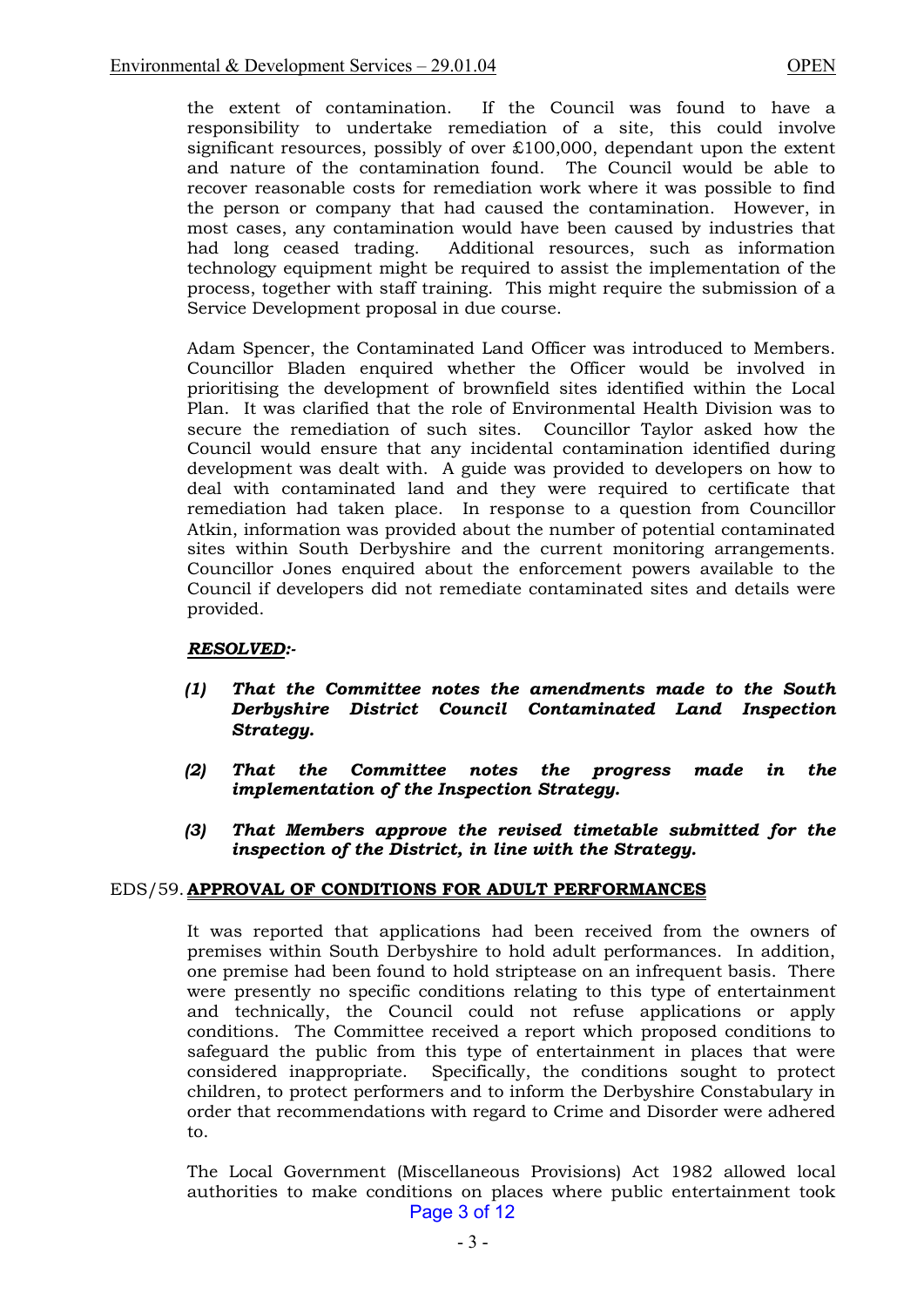place. Some local authorities had banned such types of entertainment, but it was considered that such action could result in a judicial review and that each application should be judged on its own merits. Anyone seeking to organise such adult performances would be required to apply separately to the Council and fulfil the suggested licensing conditions appended to the report. Where objections were submitted, the matter would be considered by the Appeals and Licensing Committee, together with any representations made by residents, the Police, the Fire Authority and/or the Environmental Health Division.

It was confirmed that the conditions proposed were used throughout Derbyshire and applicants could apply for an occasional or annual licence. Councillor Isham was initially disturbed by this proposal, but felt reassured by the stringent conditions proposed and she did not realise that previously no such conditions were in place. She hoped that the process would deter applications, but requested that all such applications be considered by the Licensing and Appeals Committee. The Leader of the Council sought clarification and it was confirmed that any such applications would be brought to the attention of all Members. A comparison was made to the current Planning Delegation Scheme and if any Member objected to an application, it would be considered by the Committee. The Leader considered that the conditions were stringent and he commended the report's author. Councillor Ford asked whether such performances constituted a change of use and required planning consent. Councillor Atkin questioned whether this item should have been considered during the Exempt part of the meeting and an explanation was provided in response.

# *RESOLVED:-*

- *(1) That the Committee approves the report submitted and the alteration of Entertainment Licence Standing Conditions, to provide for all applications for Adult Performances to be prohibited unless a separate application is made.*
- *(2) That the revised conditions submitted for Adult Performances be adopted.*
- *(3) That any applications received for such entertainment be brought to the attention of all Members, so that they might review the application and raise objection at the Licensing and Appeals Committee, should they so wish.*
- *(4) That approval of non-contentious applications be delegated to Officers (where all conditions are met and no objections are received).*
- *(5) That where objections are received, the matter be referred to the Licensing and Appeals Committee, for determination.*

# EDS/60. **VEHICLE DISPOSAL SCHEME**

 The Committee was asked to consider a proposal to introduce a pilot scheme for the collection and disposal of unwanted vehicles within South Derbyshire. The scheme sought to tackle the increasing anti-social problem of unwanted abandoned vehicles throughout the District. Historically, in the region of 500 Page 4 of 12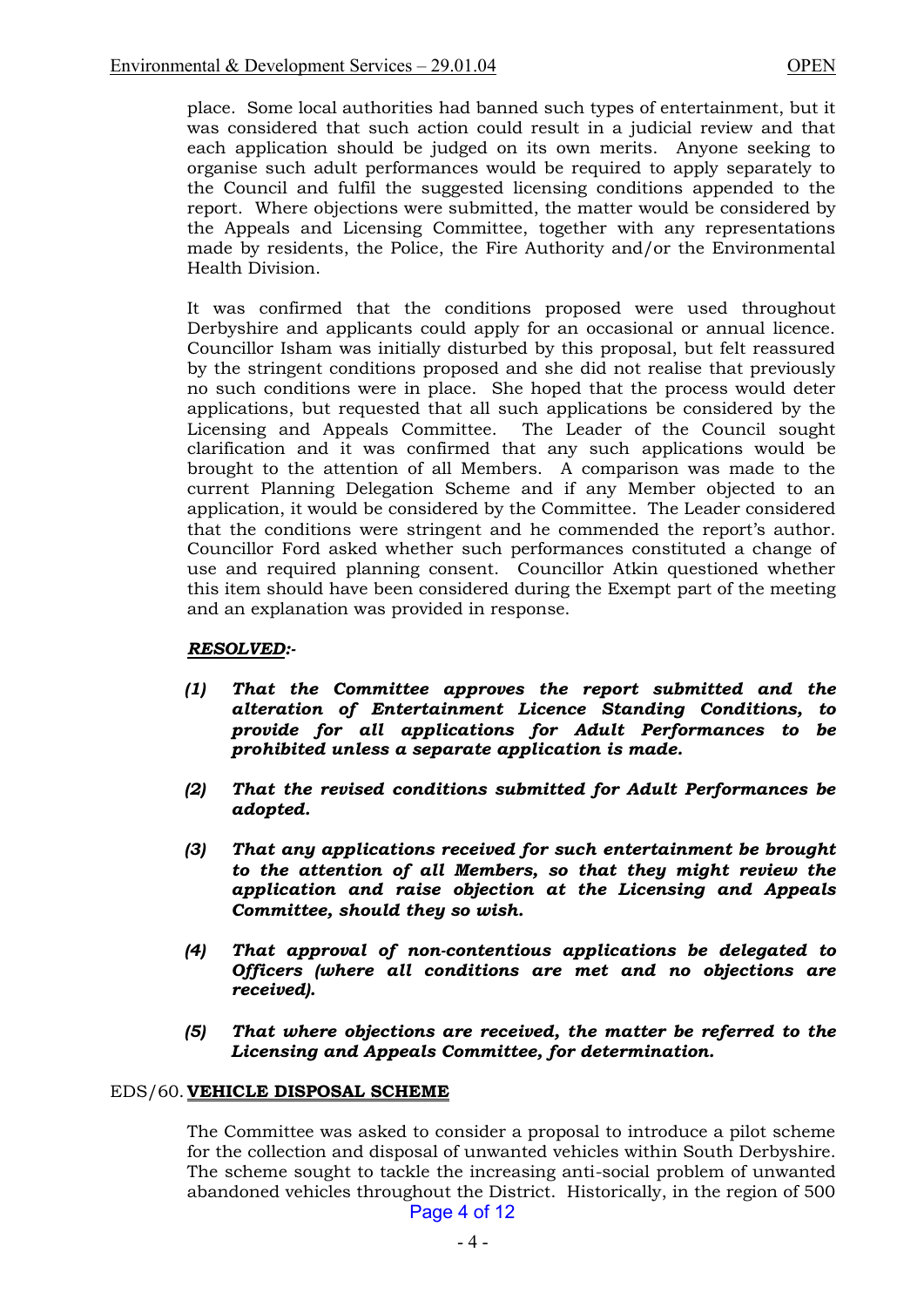vehicles were reported to the Police, the Council or the Fire Service throughout the year. Research had shown that 90% of these vehicles were simply unwanted rather than stolen and of the reported figure, approximately 10-15% were ultimately subjected to arson.

 The average cost of dealing with burnt out abandoned vehicles was estimated to be in the region of £2,000. The scheme aimed to deal with these vehicles before they became burnt out, saving an estimated £80,000 per annum of public money. The cost of the scheme was estimated to be £80 per vehicle.

 The sum of £6,500 had been allocated to this project by the District Council and the Crime and Disorder Partnership. Subject to the scheme's effectiveness, further funding applications would be submitted.

 With the approval of the Chair, Councillor Lane spoke to this item. He referred to new legislation which placed increasing duties on vehicle owners and questioned how this would impact on the scheme. The Officer was aware of the revised legislation, but felt it might be possible for some vehicle owners to evade its requirements. It was considered that this scheme would contribute to reducing the number of abandoned vehicles within South Derbyshire. Councillor Lane then asked whether the Council would seek to reclaim costs where a vehicle owner could be identified. The Deputy Chief Executive commented that this joint project sought to take a holistic approach, providing an effective solution in reducing the costs for the various public services involved. He reminded that this was a pilot scheme and felt that if such schemes were successful, the Government might ultimately consider an initiative such as charging vehicle manufacturers to make a contribution towards the final disposal costs. Councillor Ford asked about the timescale for the introduction of the scheme and if approved, it was hoped that the scheme would start within two months. Several Members praised this initiative and discussed the need for appropriate publicity, through the local media and using the Council's Area Meetings. Councillor Shepherd questioned whether joint working with Derby City Council was possible to alleviate the problems caused in parts of his ward. He suggested that Officers approach Derby City Council to show this initiative as an example of good practice.

#### *RESOLVED:-*

### *That the Committee approves the Vehicle Disposal Scheme, as submitted.*

#### EDS/61. **SWADLINCOTE TOWN CENTRE STUDY AND MASTERPLAN**

 The Committee was asked to consider the method of procurement for professional services for the production of the Swadlincote Town Centre Study and Masterplan. It was asked to consider the allocation of funds for works carried out "at risk" and the appointment of an in-house project manager.

 As part of the Section 106 Agreement attached to the planning consent for the Morrison's Supermarket, the Company had offered the services of its architects, Race Cottam Associates to undertake a Swadlincote Town Centre Study and Masterplan, to the value of £90,000. The Council's Financial Procedure Rules required that contracts in excess of £25,000 were the Page 5 of 12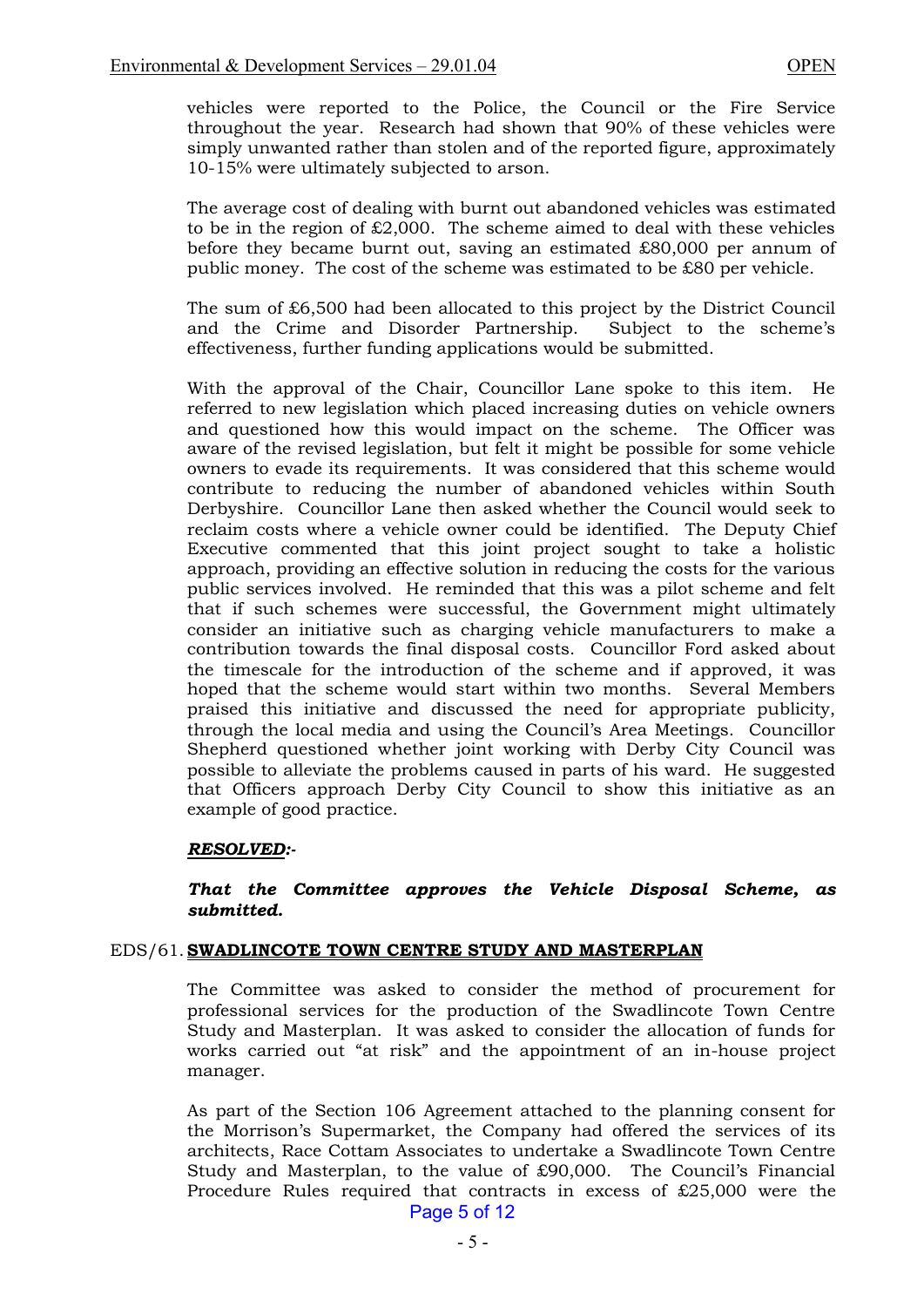subject of competitive tender. Costings had been provided by the architects linked to a comprehensive and detailed brief. These had been checked and were considered to represent good value for money. There were financial and design advantages to Race Cottam Associates and their qualified team undertaking the work and it was proposed that the offer from Morrison's be accepted.

 The detail of the report confirmed the requirements of the Section 106 Agreement with Morrison's, including the agreed brief for this study, which was appended to the report. The scope of the study and Masterplan was reported together with details of the costings and the professional team, including Marilyn Hallard from the District Council, as its Project Manager. The estimated costs of professional services were also reported. The production of the study was triggered by the commencement of development under the terms of the Section 106 Agreement. Before this could start, a road closure was required and Hepworths had to vacate the site. The earliest date by which this could happen was July 2004 and the very competitive price obtained for the land survey would be increased significantly if delays occurred. It had been advised that the survey had been commissioned "at risk" and the Council had been asked whether it would be willing to underwrite the sum of £4,800 in the unlikely event of the Section 106 Agreement not being triggered. The financial and community implications were reported.

 The Leader of the Council welcomed this item and awaited the completion of the study. He asked about the development of a protocol for Section 106 Agreements and specifically sought the inclusion of local Members in the process. Reassurance was provided that the results of this study would be formulated in conjunction with Members.

# *RESOLVED:-*

- *(1) That the architects Race, Cottam and Associates and their team be commissioned by Wm. Morrison Supermarkets to undertake the Swadlincote Town Centre Study and Masterplan, to the value of £90,000.*
- *(2) That the Council allocates £4,800 to cover the cost of the land survey in the event that the terms of the Section 106 Agreement are not triggered.*
- *(3) That the Design and Conservation Officer acts as the Council's Project Manager to oversee the production of the Swadlincote Town Centre Study and Masterplan.*

# EDS/62. **TREES AND DEVELOPMENT (SUPPLEMENTARY PLANNING GUIDANCE)**

 It was reported that Supplementary Planning Guidance (SPG) was employed by local planning authorities to add detail to and aid the application of policies contained in the Local Plan. The Council was required to consult widely as to the format and content of such guidance prior to its adoption, in order that it would carry weight when applied in the determination of planning applications or as a material consideration set before an Inspector on appeal. SPG's were a material consideration when applications were considered.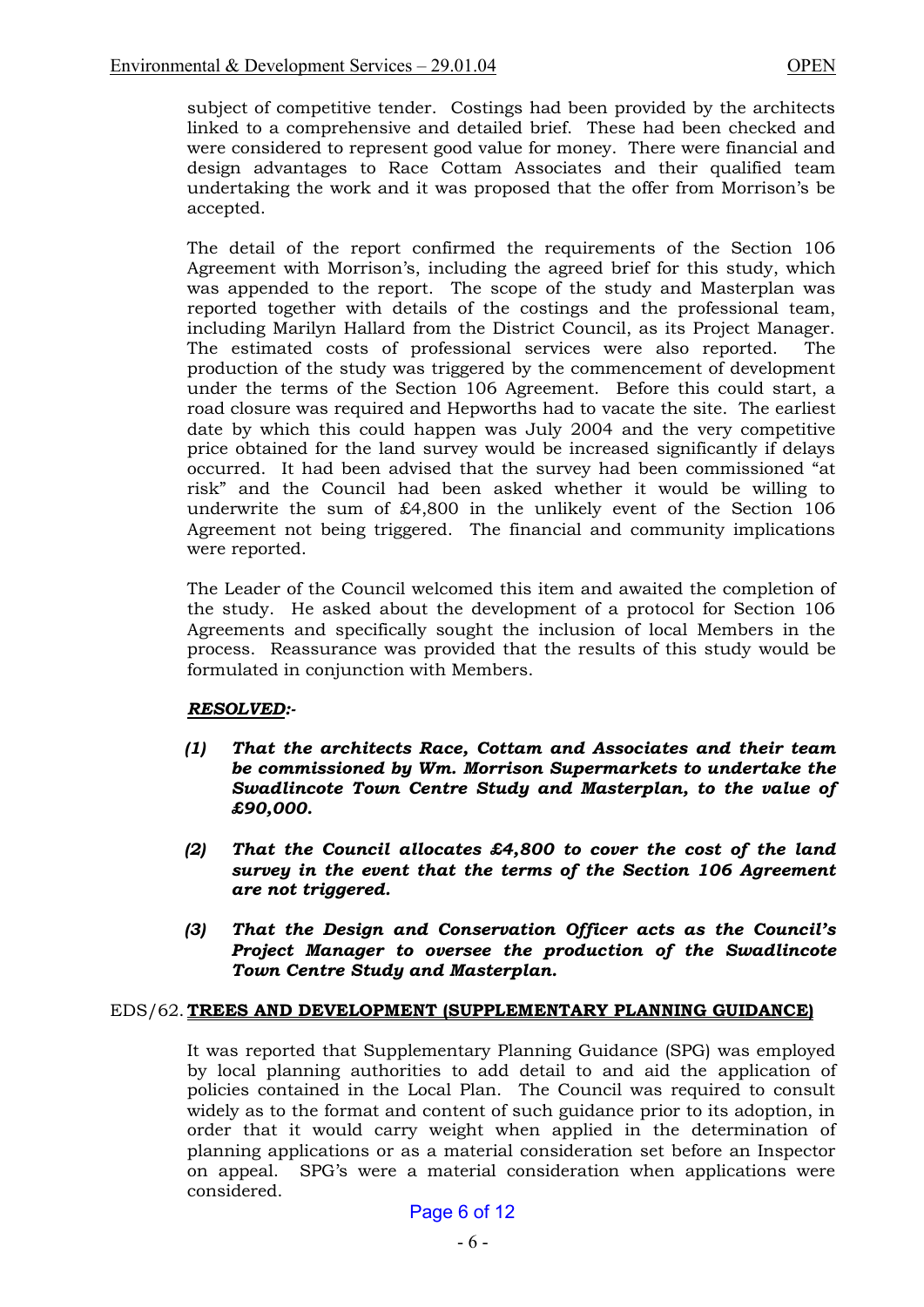The purpose of this SPG was to ensure that trees were afforded due consideration in the planning process, so that they could be effectively integrated into new development. The SPG provided information to key participants in the development of the standards that the Council expected from new development proposals. To continue to promote the benefits of trees throughout the District, it stated that planning permission would not normally be granted for a range of reported issues.

 The SPG would provide developers with technical information to guide them towards providing housing layouts that avoided direct damage to existing trees and avoided future conflicts with householders. It also provided the necessary information for avoiding conflict with new tree planting. The SPG required developers to provide accurate site and tree survey information to inform the design process and to submit with a planning application, or relevant information pertaining to the assessment of trees and landscaping.

 Consultation on the SPG would take place over a six week period and the results would be reported to a future meeting of the Committee.

 Councillor Shepherd commented on future maintenance problems and suggested the use of ornamental trees in appropriate locations. Councillor Lane asked how the Council would enforce the SPG where damage was caused to existing trees through new development. The Officer explained the requirements placed on developers and where existing trees were protected by a Preservation Order and were subsequently damaged, legal proceedings could be taken, but there was a burden of proof. In response to a comment from Councillor Taylor, there was a discussion about the selection of species. The Officer felt that care was needed in determining the appropriate species for each site. The Council took advice from an expert arboriculturist and wherever possible, native local trees were planted.

# *RESOLVED:-*

- *(1) That the draft supplementary planning guidance note relating to trees and development be circulated for public consultation, to such parties as deemed appropriate.*
- *(2) That the results of the consultation exercise be reported to a future Meeting of the Committee.*

# EDS/63. **REPORT FROM THE COMPOST SCHEME REVIEW WORKING PANEL**

 It was reported that the Compost Scheme Review Working Panel was established in August 2003. This followed public concerns regarding the alternate week waste collection system, especially during hot weather conditions. The main difficulty expressed by residents concerned the insufficient capacity of the black bin when it was only emptied fortnightly. This had resulted in some cases in foul smells and, in the worst extreme, the waste becoming infested with maggots. The Panel had considered these concerns together with the requirements placed on the Council to meet statutory recycling targets. Visits had been undertaken to neighbouring Lichfield and East Staffordshire Councils and the report of the Working Panel was submitted.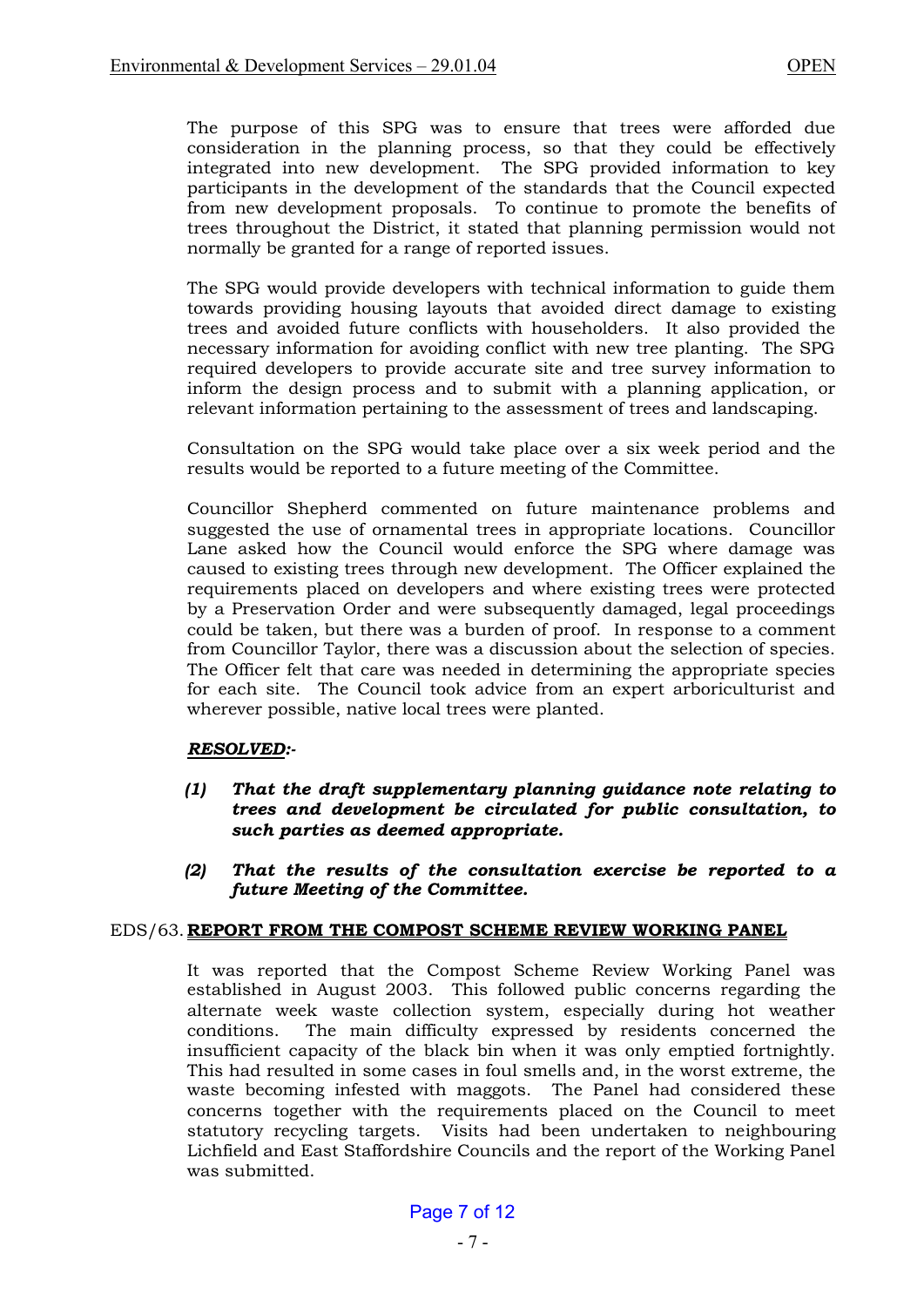The Chair voiced his thanks to Panel Members and Officers for their support. He felt that providing a weekly collection of refuse was contrary to the Council's waste minimisation aims and there were ways of overcoming the reported problems. He considered that Lichfield District Council's approach to recycling was an exemplar, but at significant cost. Councillor Wilkins praised the quality of literature provided to the public and hoped that this would be reissued in the future. In particular, he commended the guidelines provided which should help residents overcome the reported problems.

 Councillor Bladen endorsed the Chair's comments that the Council should not revert to a weekly collection of refuse. He felt that the District Council should provide additional recycling centres. He then commented about the recent literature provided to residents on the various recycling initiatives and felt this had caused some confusion for residents of Repton. In response, the Direct Services Manager explained the publicity arrangements and he advised that there were approximately seventy recycling centres throughout South Derbyshire. Many centres were located on privately owned land and it was often difficult to get consent to place glass and plastics recycling banks on these sites.

 Councillor Shepherd had found the review interesting and informative. He spoke of the Government targets, the merits of the schemes visited at Lichfield and East Staffordshire and particularly praised the Lichfield weekly collection of dry recyclable materials. Councillor Isham felt there was a need to recognise the volume required for recyclable plastics as these could not be crushed unlike cans. Following a question from Councillor Atkin, there was a discussion about the misuse of recycling centres located adjacent to public houses. It was confirmed that separate arrangements were made for commercial recycling and the Council sought to direct people with commercial recyclables to appropriate outlets.

 The Leader of the Council reported that fly-tipping had taken place at the Hatton recycling centre and in one case, this had involved poultry carcasses. Public spirited residents had identified the perpetrator from a neighbouring East Staffordshire village. The issue had been brought to the attention of Officers, but it appeared that no action had been taken. The Direct Services Manager spoke about the problems caused by fly-tipping, but to date no real enforcement had taken place. Securing sufficient evidence to gain a prosecution was the key issue. The Deputy Chief Executive related to the Comprehensive Performance Assessment. Parish Councils had praised the Clean Team for its responsive service but complained about the need for repeat visits because of the lack of enforcement. He spoke of a covert Crime and Disorder Project and there might be an issue for Members to agree a protocol. He endorsed the need for sufficient evidence to secure a prosecution. The Chair suggested that a report on this issue be submitted to a future meeting of the Committee.

 The Leader of the Council commented on the capacity of wheeled bins as compared to the former domestic refuse bin. He reminded of the need to minimise the landfill of waste and to recycle more effectively. The Chair commented about changes in society which he felt had led to more waste being generated. Councillor Stone added that packaging was the waste product and this should be made of biodegradable materials.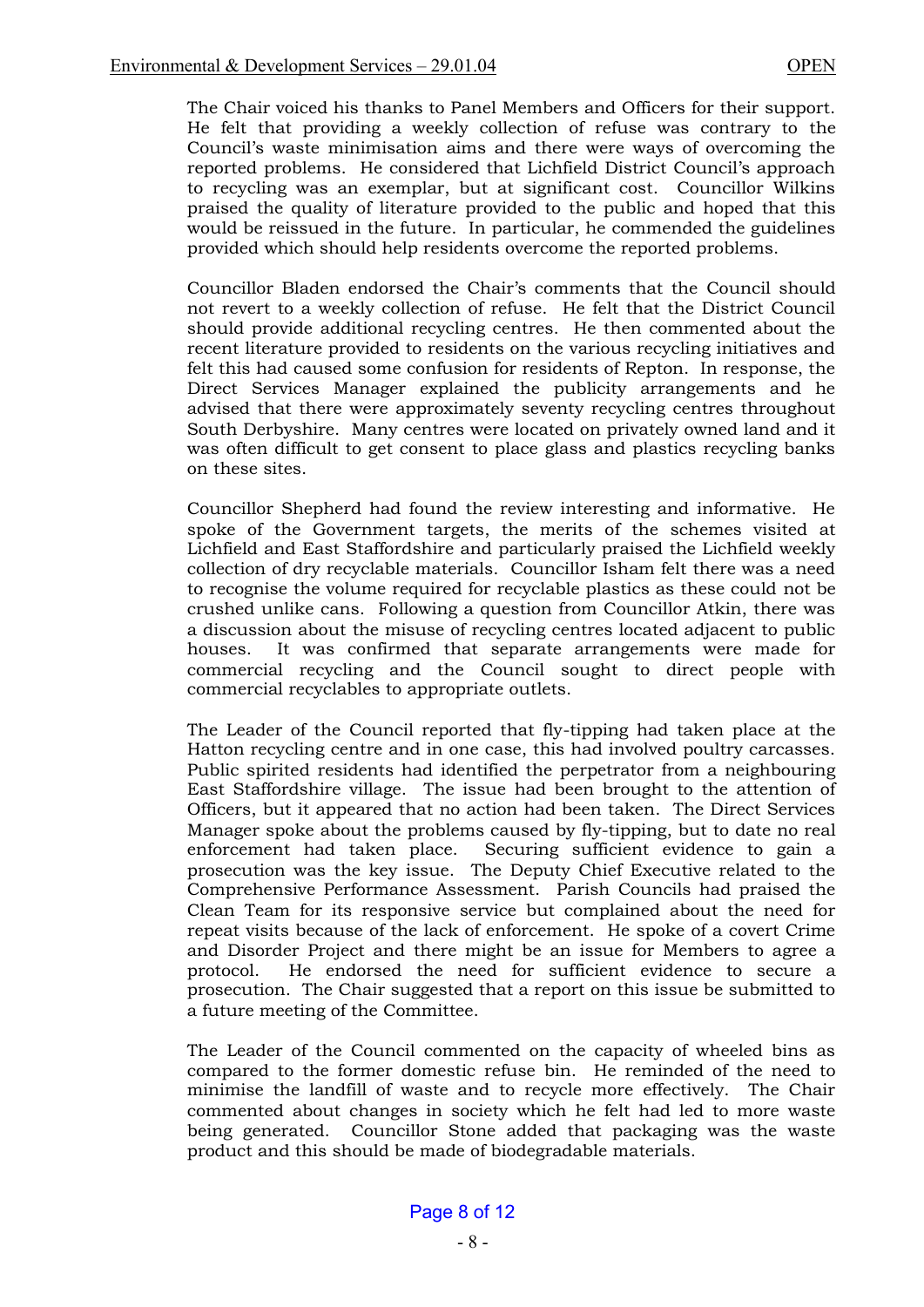### *RESOLVED:-*

### *That the Committee accepts the report and conclusions of the Compost Scheme Review Working Panel.*

#### EDS/64. **REFUSE COLLECTION SERVICE – EXTENSION TO COMPOST SCHEME (2004/05)**

 The Committee was informed of proposed extension plans to the Compost Scheme for 2004/05. This would increase the number of households on the Compost Scheme to over 20,000 by March 2005. The additional percentage recycled was vital in Council's efforts to increase its current recycling rate to meet the Government's statutory standard of 21% in 2005/06. The areas remaining in the District that were not serviced by the compost scheme lay in the north-east of the District and in the urban core. Waste from the households in the north-east of the District had been earmarked to date for the Brightstar contract. Now that the contract was being allowed to expire, there was no reason not to expand the compost scheme to those households. However, given the recent rescheduling of the refuse collection rounds, due to the closure of the Bretby landfill site, it would be more suitable from an operational perspective to delay implementation of the compost scheme until there was more certainty about future disposal arrangements.

 The implementation of the compost scheme was broadly cost neutral. However, costs were likely to increase significantly in 2005/06 when new regulations regarding the processing of waste to compost took effect. This increase could be as much as £140,000 per annum and the issue had been highlighted in the Technical Services Division Service Plan. The Leader of the Council sought further information about the additional budget provision required. Information had been received earlier in the day about a potential increase in the recycling credit, which might offset some of the costs involved.

 Councillor Atkin noted the position on the Brightstar contract and enquired when the compost scheme would be expanded to the Aston-on-Trent area. It was hoped to introduce the composting scheme to the Findern and Aston Wards within the next few years.

#### *RESOLVED:-*

#### *That the Committee approves the proposed extension plans to the Compost Scheme for 2004/05.*

### EDS/65. **VOLUNTARY CODE OF BEST ENVIRONMENTAL PRACTICE FOR THE FAST FOOD INDUSTRY AND NEW BEST VALUE PERFORMANCE INDICATOR FOR STREET CLEANSING**

 It was reported that the Government had published a draft Voluntary Code of Practice for consultation. Its main aim was to reduce fast food litter and waste that became litter, in the local environment. The Code of Practice outlined recommendations for actions to be taken by all relevant businesses. It defined different fast food operator categories and placed differing requirements on the outlets to reduce litter. The report explained the range of requirements to be introduced. The Code of Practice would require considerable support from local authorities. The main question of principle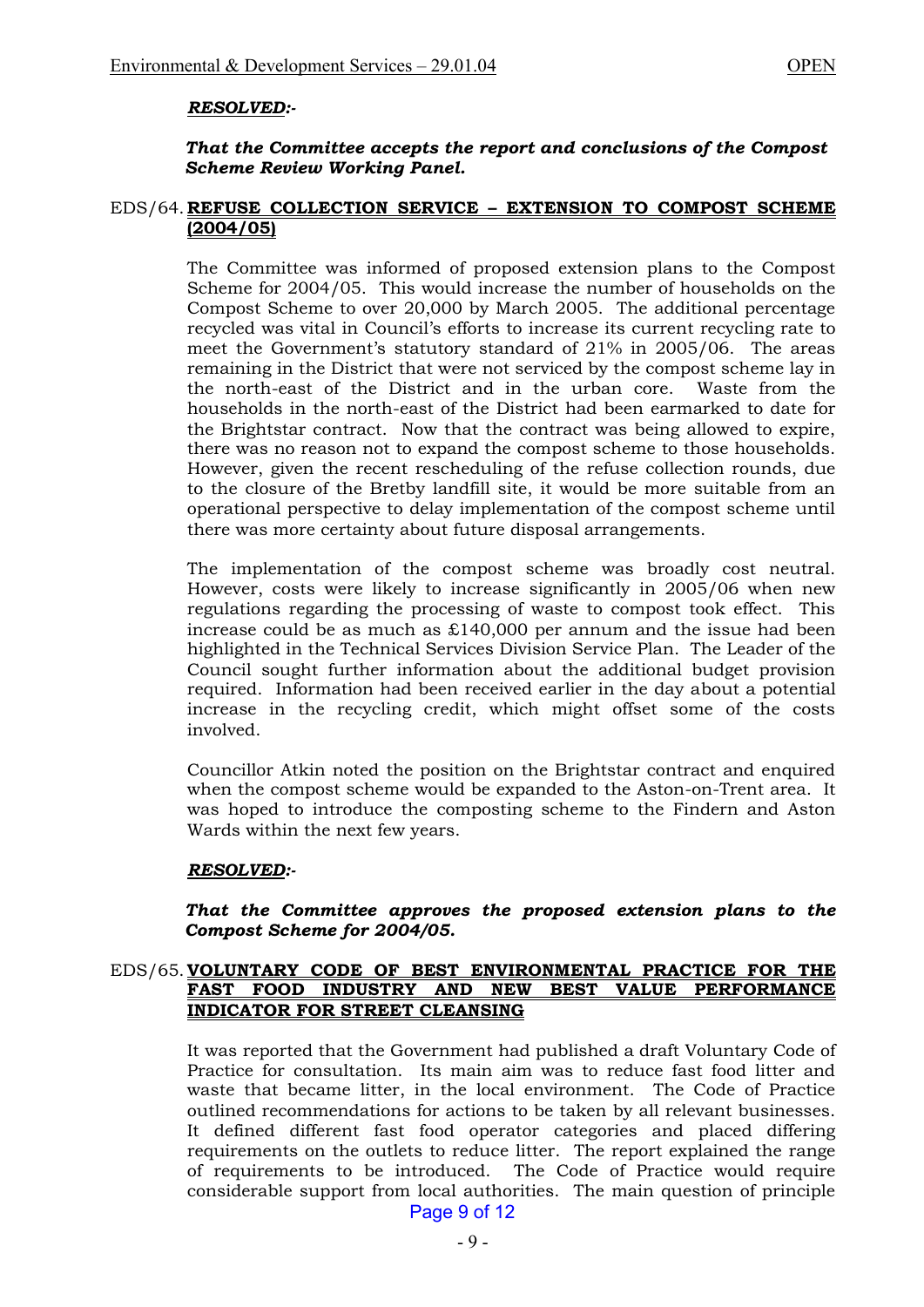contained in the consultation document concerned the voluntary nature of the Code of Practice. Views were sought on whether the Code should be voluntary or mandatory or the Government should implement a reward for businesses participating in the Code of Practice.

 The success of the Code of Practice needed to be measured. From April 2003, all local authorities were required to measure levels of litter and detritus against a new Best Value Performance Indicator (BVPI 199). Councils were now required to carry out 300 inspections every four months to measure levels of litter and detritus. The inspections were spread between ten different types of land use and the inspection regime took account of the multiple deprivation index for Council Wards. Details were provided of the grading structure and BVPI.199 specified the most robust, rigorous and demanding regime for measuring street cleanliness yet seen. The national benchmark was based on the results of the 2001/02 Local Environmental Quality Survey of England. The overall percentage of inspections that fell below a Grade B, in terms of grading assessments for litter and detritus combined for the ten BVPI land uses, was 28%. The Government was to reduce the target by 15% by 2005/06. For South Derbyshire, 500 inspections had been carried out to date and the results were below the acceptable grading at 40%. A Service Development Proposal had been submitted in the budget process to address the current shortfall and move towards the target for 2005/06. Regrettably, this Service Development had not been approved.

 With the approval of the Chair, Councillor Lane spoke to this item. He agreed that initially, a voluntary approach should be taken and felt that a key issue would be engaging the public. He suggested the use of Area Meetings to publicise this initiative and to seek public participation to help with the inspection of sites. He spoke of the benefits seen in Swadlincote with a fast food retailer participating in a voluntary scheme. The Chair agreed that this item should be included on the agenda for Area Meetings. Councillor Wilkins agreed that a voluntary scheme should be pursued, but it should include a time limit for compliance. Councillor Ford spoke of the problems caused by litter being dropped some distance away from the fast food outlet. The Direct Services Manager explained that, dependent upon the size of the outlet, differing approaches could be taken. For example, the company might be required to work with the District Council to tidy known litter "hotspots". Councillor Bladen noted from this and earlier items that the Council needed effective enforcement powers to deal with problems like litter.

# *RESOLVED:-*

- *(1) That the Committee notes the voluntary Code of Practice for the fast food industry and the new Best Value Performance Indicator for street cleansing (BVPI 119).*
- *(2) That Members' comments be taken on board in introducing a voluntary scheme for South Derbyshire including time limits for compliance by local fast food outlets.*

(Note: At 7.55 p.m. Councillor Wilkins left the Meeting).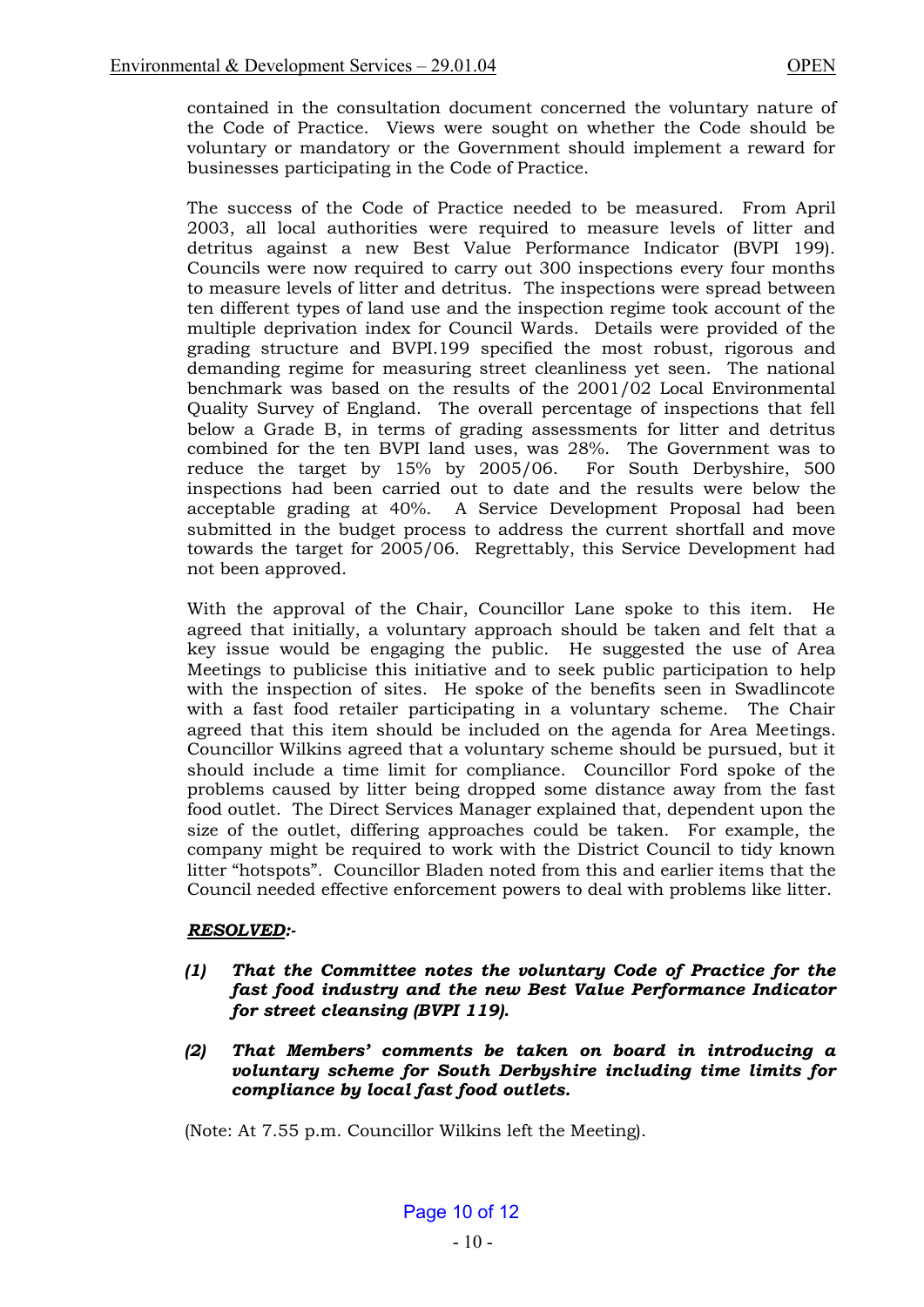### EDS/66. **CORPORATE ENVIRONMENT POLICY – CONSULTATION BY DERBYSHIRE COUNTY COUNCIL**

 Further to Minute No. EDS/56 above, the Committee received this urgent item, in order to meet the deadline for responses to Derbyshire County Council.

 It was reported that Derbyshire County Council had invited comments on its Draft Revised Corporate Environment Policy Statement. A copy of the document had been circulated and this policy underlined the County Council's commitment to putting the principles of sustainable development into action, in everything it did. The policy did not include objectives, targets, responsibilities or timescales at the present time. These were being developed and would be included in a separate implementation document.

 Members were reminded that the Council's recently approved Corporate Plan included targets and milestones relating to environmental policy and performance. In view of the importance of this issue, it was suggested that the document be circulated to all Members for a draft response to be prepared in consultation with the Chair of the Committee and that this be submitted for agreement to the Council Meeting on 26th February 2004.

### *RESOLVED:-*

*That the document be circulated to all Members, to enable a draft response to be prepared, in consultation with the Chair of the Committee for approval by the Council at its Meeting on 26th February 2004.* 

# EDS/67. **LOCAL GOVERNMENT ACT 1972 (AS AMENDED BY THE LOCAL GOVERNMENT [ACCESS TO INFORMATION] ACT 1985)**

# *RESOLVED:-*

 *That, in accordance with Section 100(A)(4) of the Local Government Act 1972 (as amended), the press and public be excluded from the remainder of the Meeting as it is likely, in view of the nature of the business to be transacted or the nature of the proceedings, that there would be disclosed exempt information as defined in the paragraphs of Part 1 of the Schedule 12A of the Act indicated in brackets after each item.* 

 *BRIGHTSTAR: WASTE RECOVERY CONTRACT (Paragraph 7)* 

*The Committee noted the latest position regarding the Brightstar Contract.* 

*REPUBLISHING AND FUNDING OF WALKS LEAFLETS (Paragraph 8)* 

*The Committee approved proposals to produce higher quality walks literature.*